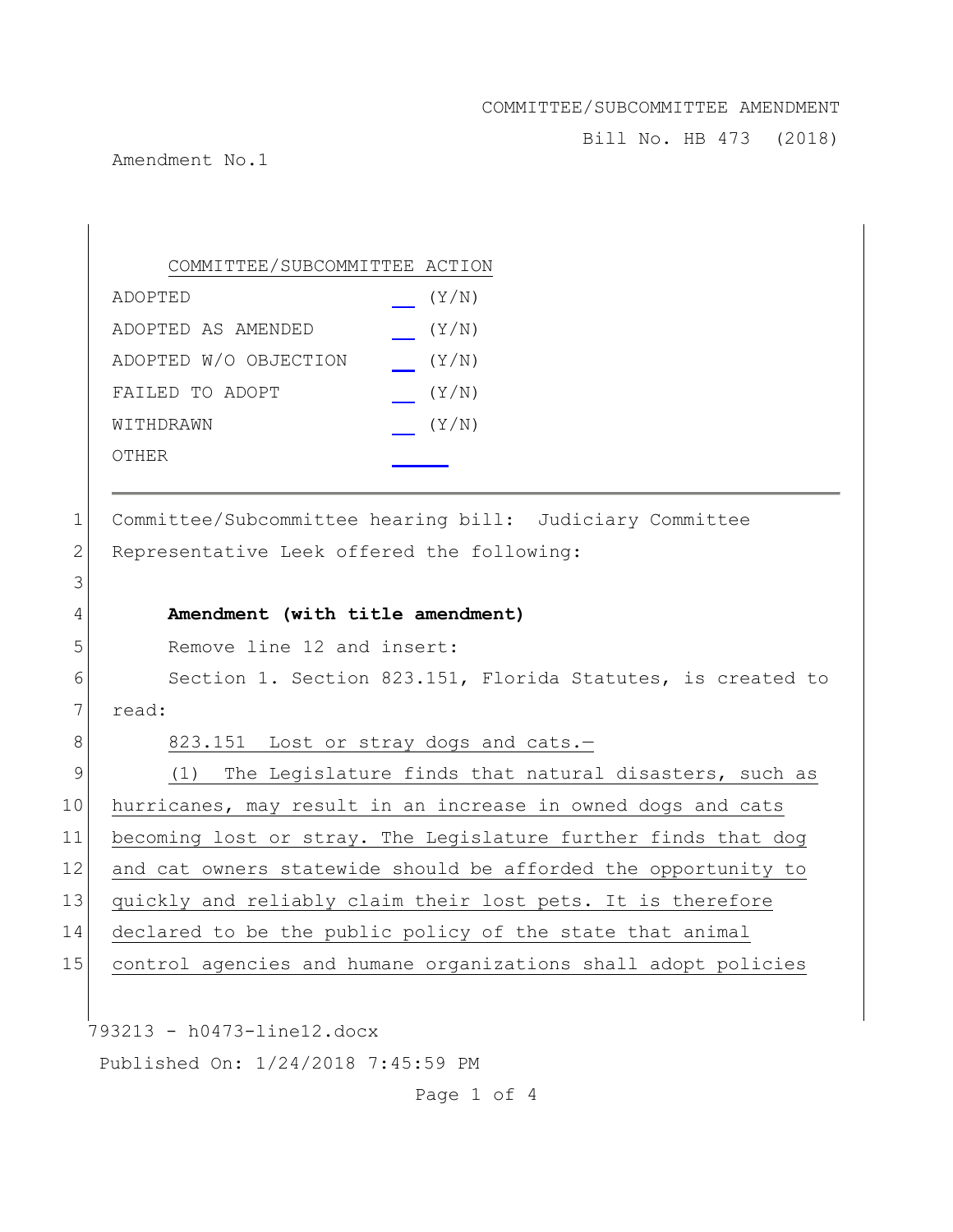Bill No. HB 473 (2018)

Amendment No.1

| 16 | and procedures to help return lost cats or dogs to identified    |
|----|------------------------------------------------------------------|
| 17 | owners.                                                          |
| 18 | (2) (a) A public or private animal shelter, humane               |
| 19 | organization, or animal control agency operated by a humane      |
| 20 | organization or by a county, municipality, or other incorporated |
| 21 | political subdivision that takes receivership of any lost or     |
| 22 | stray dogs or cats shall adopt written policies and procedures   |
| 23 | to ensure that every reasonable effort is made to quickly and    |
| 24 | reliably return owned animals to their owners. Such policies and |
| 25 | procedures shall include:                                        |
| 26 | 1. Upon intake, screening of lost or stray dogs and cats         |
| 27 | for identification, including tags, licenses, implanted          |
| 28 | microchips, and tattoos.                                         |
| 29 | 2. A process for matching received lost or stray dogs and        |
| 30 | cats with any reports of lost pets received by the shelter from  |
| 31 | owners.                                                          |
| 32 | Public notice of lost or stray dogs and cats received,<br>3.     |
| 33 | provided at the shelter or on the Internet, as appropriate,      |
| 34 | within 48 hours of the animal's admission.                       |
| 35 | 4. Reasonable efforts to notify identified owners of lost        |
| 36 | or stray dogs and cats within 48 hours of identification. Such   |
| 37 | reasonable efforts may include, but are not limited to, attempts |
| 38 | to contact identified owners by telephone, by electronic mail,   |
| 39 | by United States mail, or by personal service at the owner's     |
| 40 | last known phone number and address.                             |
|    | 793213 - h0473-line12.docx                                       |
|    | Published On: 1/24/2018 7:45:59 PM                               |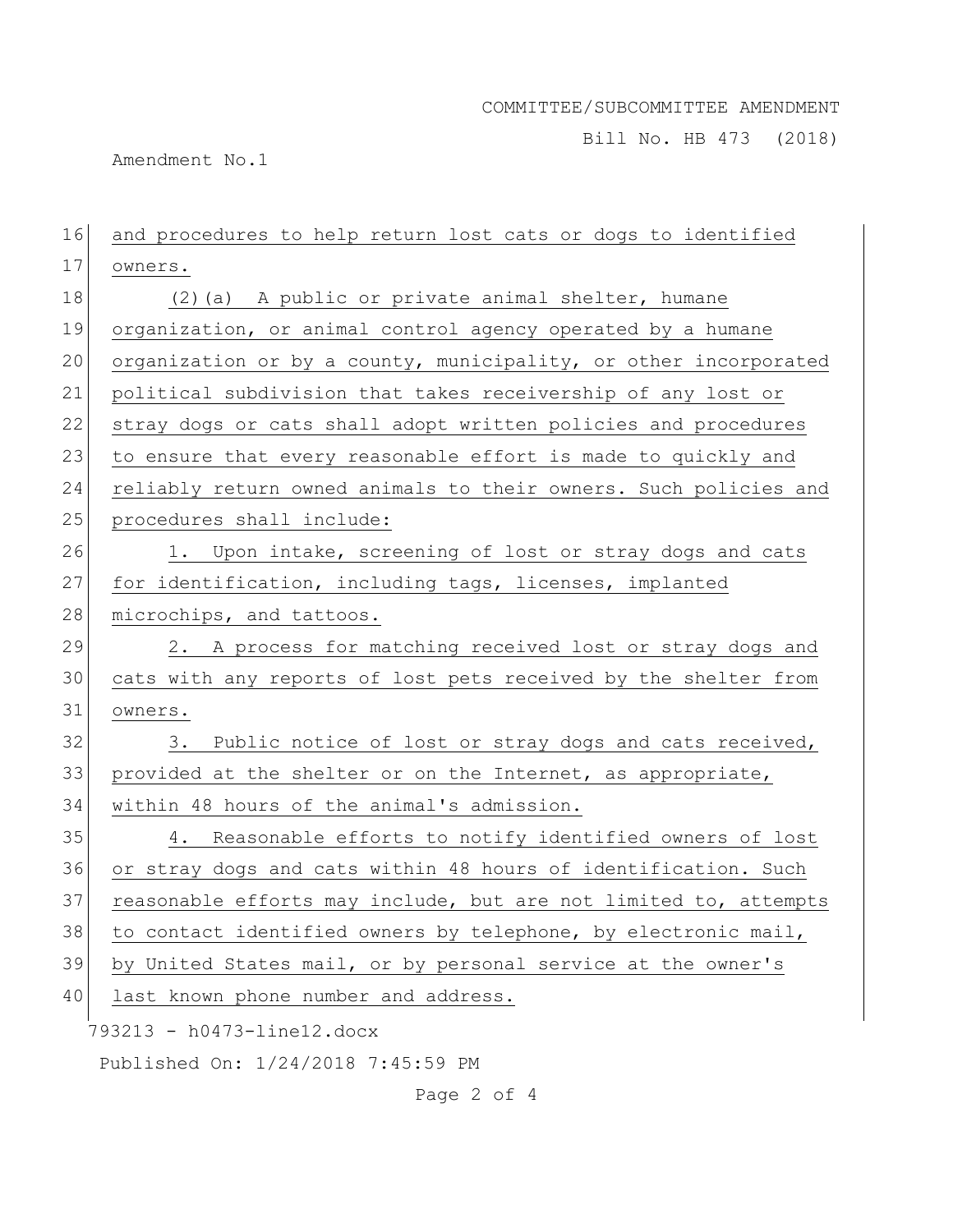Bill No. HB 473 (2018)

Amendment No.1

| 41 | 5. Notice to the public of the shelter's location, hours,        |
|----|------------------------------------------------------------------|
| 42 | fees, and the return-to-owner process posted on the Internet,    |
| 43 | with the shelter's business hours posted outside the shelter     |
| 44 | facility and recorded on the shelter's telephone answering       |
| 45 | system message.                                                  |
| 46 | 6. Access for owners to retrieve dogs and cats at least          |
| 47 | one weekend day per week and after 5:00 p.m. one weekday per     |
| 48 | week, provided that complying with the requirements of this      |
| 49 | subparagraph shall not require an increase in total operating    |
| 50 | hours.                                                           |
| 51 | Direct return-to-owner protocols that allow animal<br>7.         |
| 52 | control officers in the field to directly return lost or stray   |
| 53 | dogs and cats to their owners when the owners have been          |
| 54 | identified.                                                      |
| 55 | 8. Procedural safequards to minimize the euthanasia of           |
| 56 | owned dogs and cats. Such safeguards shall include, but are not  |
| 57 | limited to, record verification to ensure that each animal to be |
| 58 | euthanized is the correct animal designated for the procedure    |
| 59 | and proper scanning for an implanted microchip using a universal |
| 60 | scanner immediately prior to the procedure.                      |
| 61 | 9. Temporary extension of local minimum stray hold periods       |
| 62 | after a disaster is declared by the President of the United      |
| 63 | States or a state of emergency is declared by the Governor, if   |
| 64 | deemed necessary by a local government in the area of the        |
| 65 | declaration.                                                     |
|    | 793213 - h0473-line12.docx                                       |
|    | Published On: 1/24/2018 7:45:59 PM                               |
|    | Page 3 of 4                                                      |